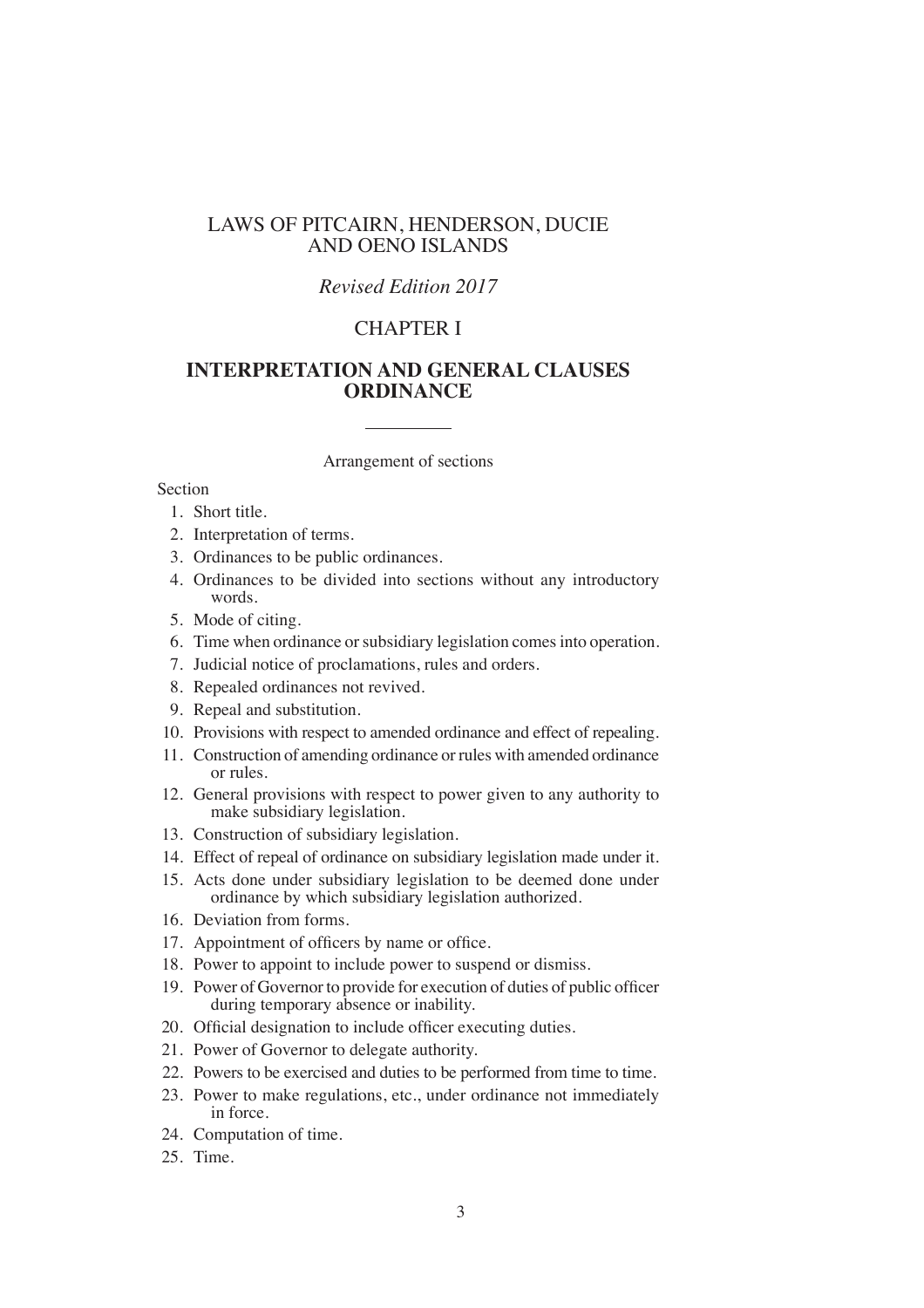- 26. Provision where no time prescribed.
- 27. Measurement of distances.
- 28. Acts of the Parliament of the United Kingdom and other applied laws to be read with necessary modifcations.
- 29. Provisions as to offences under two or more laws.
- 30. Power of majority of more than two persons.
- 31. References to Crown.
- 32. Disposal of forfeits.
- 33. Attempt to commit an offence to be deemed an offence.
- 34. Penalties prescribed to be maximum penalties.
- 35. Statement of penalty at foot of section to indicate maximum penalty provided for contravention of section.
- 36. Saving of rights of Crown in ordinances.

An ordinance relating to interpretation and general clauses.

[16th October, 1952]

**1.** This ordinance may be cited as the Interpretation and General Clauses Ordinance.

**2.**—(1) In this ordinance and every other ordinance, and in all public documents enacted, made or issued before or after the coming into operation of this ordinance, the following words and expressions shall have the meanings hereby assigned to them respectively, unless there is something in the subject or context inconsistent with such construction or unless it is therein otherwise expressly provided—

- "act" used with reference to an offence or civil wrong, includes a series of acts, and words which refer to acts done extend to illegal omissions;
- "Act of the Parliament of the United Kingdom" means an Act passed by the Parliament of the United Kingdom, which may be cited by its short title (if any) or by reference to the regnal year in which it was passed and its chapter;
- "amend" includes repeal, revoke, rescind, cancel, replace, add to or vary, and the doing of any two or more of such things simultaneously or in the same written law or instrument;
- "applied Act" means any Act of the Parliament of the United Kingdom for the time being in force in the Islands;
- ["Attorney General" means the person from time to time appointed by the Governor as Attorney General under section 35 of the Constitution of Pitcairn,

1 of 1952 1 of I968 3 of 1970 3 of 1982 5 of 2005 1 of 2009 4 of 2010 3 of 2014 1 of 2015 2 of 2016 3 of 2016. Short Title.

Ordinances Nos:

Interpretation of terms.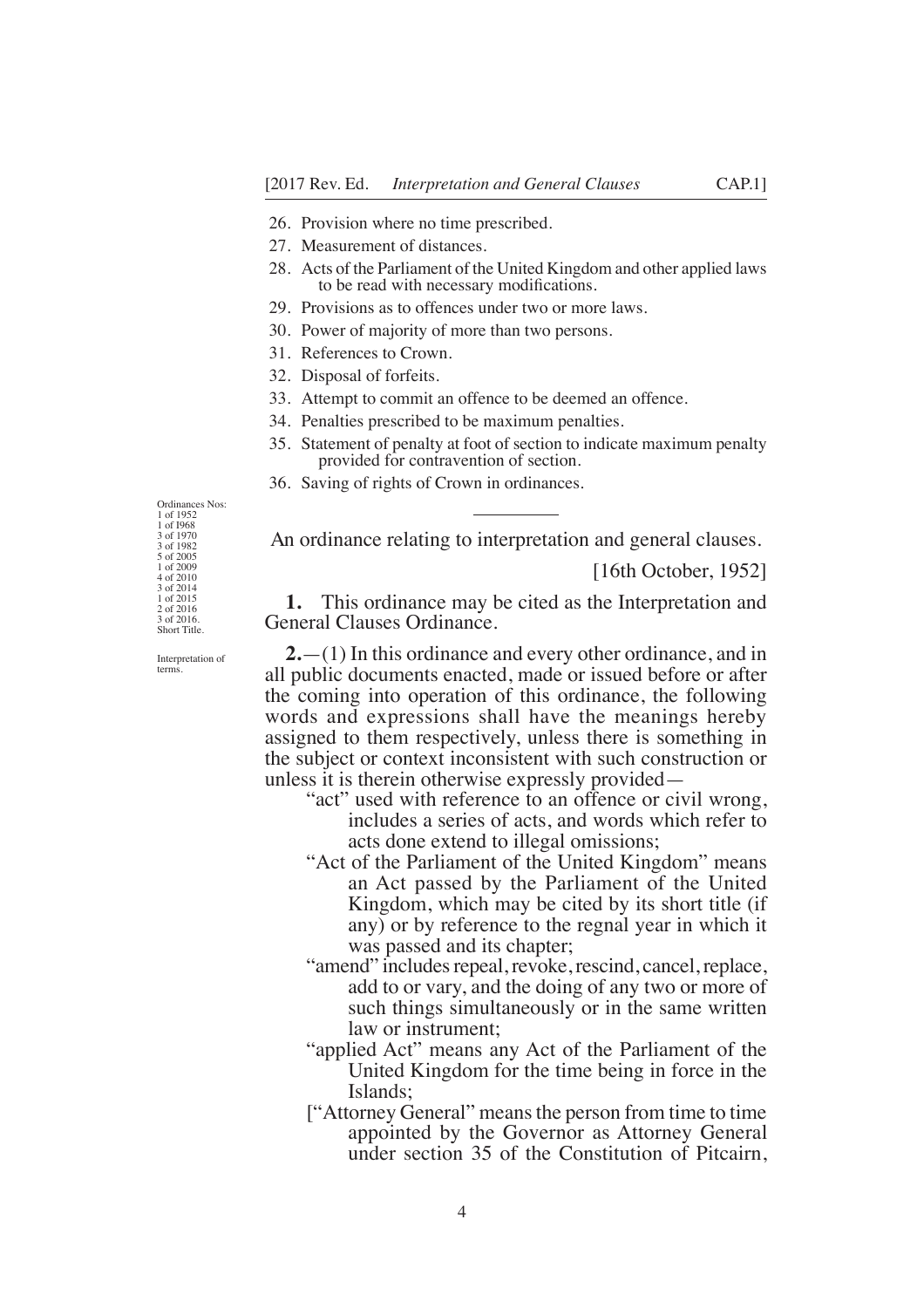and includes any person lawfully carrying out the functions of the Attorney General;]

#### **(Inserted by Ordinance No. 4 of 2010)**

"child" means a person under the age of [18] years;

#### **(Amended by Ordinance No. 1 of 2009)**

### **(Amended by Ordinance No. 3 of 2014)**

- "Christian name" means any name prefxed, or suffxed to a surname, whether received in Christian baptism or otherwise;
- "commencement" used with reference to an ordinance means the date on which the ordinance comes into operation;

"common law" means the Common Law of England;

- "Commonwealth" means the Commonwealth of Nations;
- "contravene" in relation to any requirement or condition prescribed in any written law or in any grant, permit lease, licence or authority granted by or under any written law, includes a failure to comply with that condition;
- "country or territory of the Commonwealth" means any member of the Commonwealth or any country or territory for whose international relations any member of the Commonwealth is responsible;
- "court" means any court of the Islands of competent jurisdiction;
- "daily penalty" means a penalty for each day on which the offence is continued after conviction therefor;
- "document" includes any publication and any matter written, expressed or described upon any substance by means of letters, fgures or marks, or by more than one of those means, which is intended to be used or may be used for the purpose of recording that matter;
- "dollar", "cent" and symbols therefor shall unless otherwise specifed be construed as references to New Zealand currency or Pitcairn coin;
- "export" means to take out or cause to be taken out of the Islands by air, land or water;
- "Government" means the Government of the Islands;
- "Governor" means the Governor of the Islands of Pitcairn, Henderson, Ducie and Oeno or any officer for the time being administering the government of the said Islands;
- "Her Majesty" or "the Queen" includes Her Majesty the Queen, her Heirs and Successors;
- "immovable property" includes land, benefits to arise out of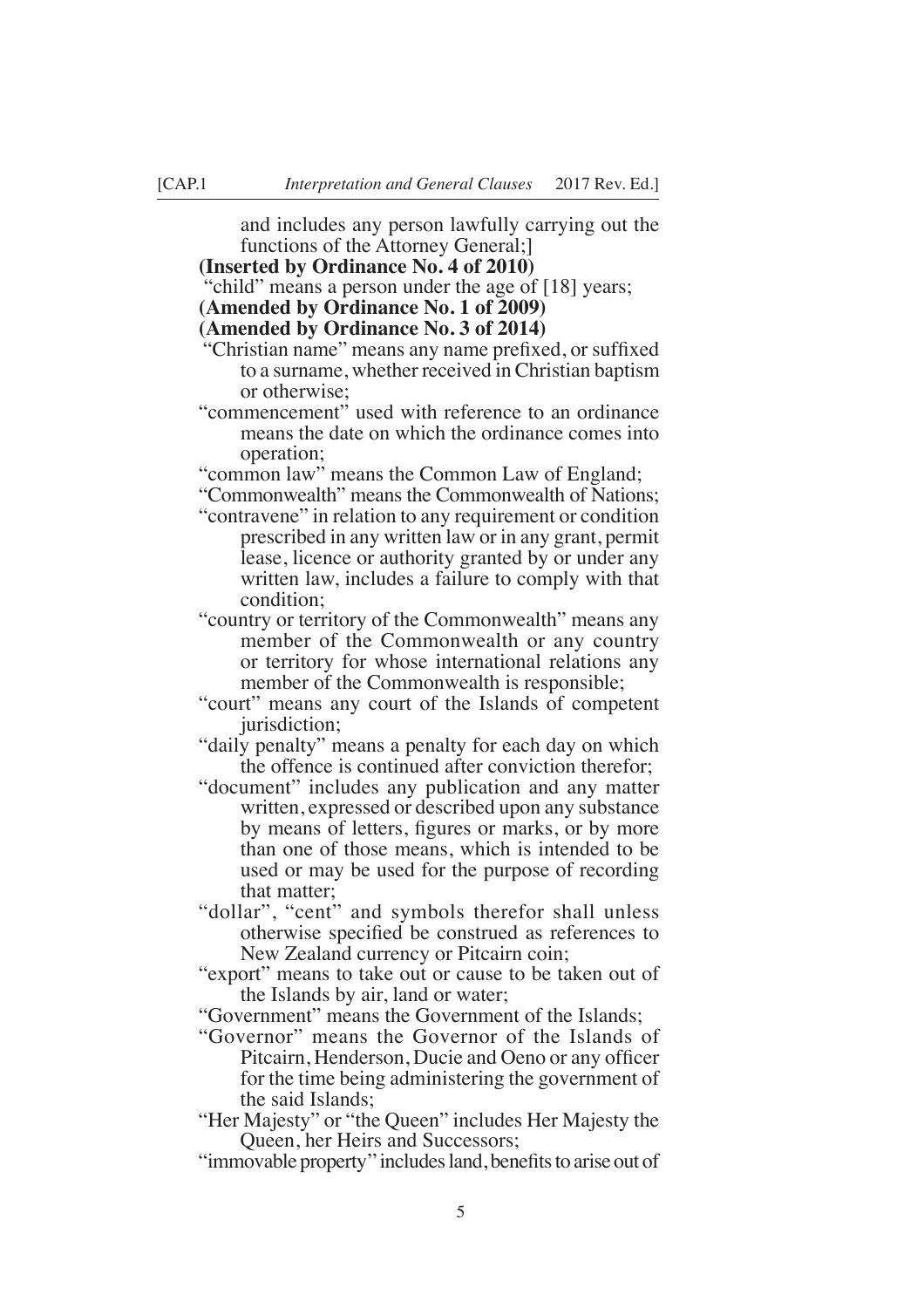land, and things attached to the earth or permanently fastened to anything attached to the earth;

"import" means to bring or cause to be brought into the Islands by air, land or water;

"individual" means a natural person;

- "the Islands" means the Islands of Pitcairn, Henderson, Ducie and Oeno;
- ["judge" means the Chief Justice or another judge of the Supreme Court, the President of the Court of Appeal, a Justice of Appeal, or an acting judge of the Supreme Court;]

### **(Repealed and replaced by No. 2 of 2016)**

"law" means any law for the time being in force in, having legislative effect in, extending to, or applicable in, the Islands;

["marriage" —

- (a) includes marriage of a same sex couple; and
- (b) includes a registered civil partnership that is entered into outside of Pitcairn in accordance with the laws of that place:

and "married" and "married person" have corresponding meanings;]

**(Inserted by Ordinance No. 1 of 2015)**

"master" means and includes any person in charge of a vessel or aircraft;

"month" means calendar month;

"motor vehicle" means any mechanically propelled vehicle intended or adapted for use on roads and includes a trailer attached to or towed by any such vehicle;

"movable property" means property of every description except immovable property;

- "oath" and "affdavit", in the case of persons allowed by law to affirm instead of swearing, include affrmation; and "swear", in the like case, includes affrm;
- "occupy" includes use, inhabit, be in possession of or enjoy the land or premises to which the word relates, otherwise than as a mere servant or for the mere purpose of the care, custody or charge thereof;
- "offence" includes any crime, unlawful act or contravention or other breach of, or failure to comply with, any provision of any law, for which a penalty is provided;
- "Official Printer" includes any printer purporting to be the printer authorised to print ordinances and other official documents;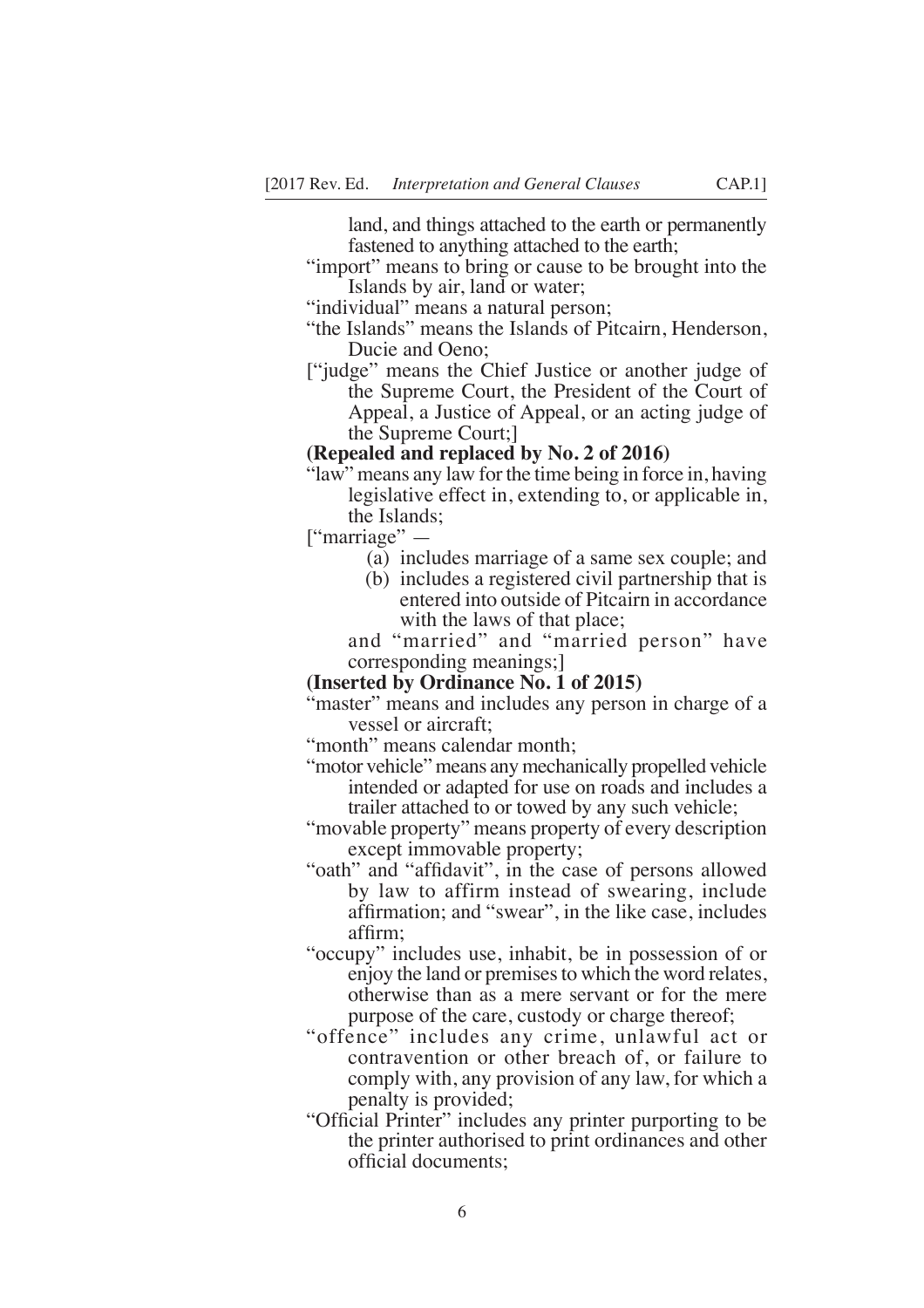"or", "other" and "otherwise" shall be construed disjunctively and not as implying similarity, unless the word "similar" or some other word of like meaning is added;

"ordinance" shall include any order, proclamation, rule, regulation, or by-law, duly made under the authority of an ordinance and in force; and the expression "the ordinance", when used in any such order, proclamation, rule, regulation, or by-law means the ordinance under the authority of which such order, proclamation, rule, regulation, or by-law, as the case may be, has been made;

"person" includes any company or association or body of persons, corporate or unincorporate;

"power" includes any privilege, authority and discretion; "prescribed" means prescribed by the ordinance in which

the word occurs or by any rules made thereunder; "property" includes—

- (a) money, goods, choses in action and land; and
- (b) obligations, easements and every description of estate, interest and proft, present or future, vested or contingent, arising out of or incident to property as defned in paragraph (a) of this definition;

"public" includes any class or section of the public;

"public office" means any office constituted under the provisions of [section 32 of the Constitution of Pitcairn]; but shall not include any office to which any person is elected or appointed under the provisions of the Local Government Ordinance; **(Amended by Ordinance No. 4 of 2010)**

cap. 11

'public officer'' means and includes any person from time to time appointed to hold any public office;

"public place" includes every place to which the public are entitled or permitted to have access whether on

payment or otherwise;

"publication" means—

- (a) all written and printed matter;
- (b) any record, tape, wire, perforated roll, cinematograph, film or other contrivance by means of which any words or ideas may be mechanically, electronically or electrically produced, reproduced, represented or conveyed;
- (c) anything whether of a similar nature to the foregoing or not, containing any visible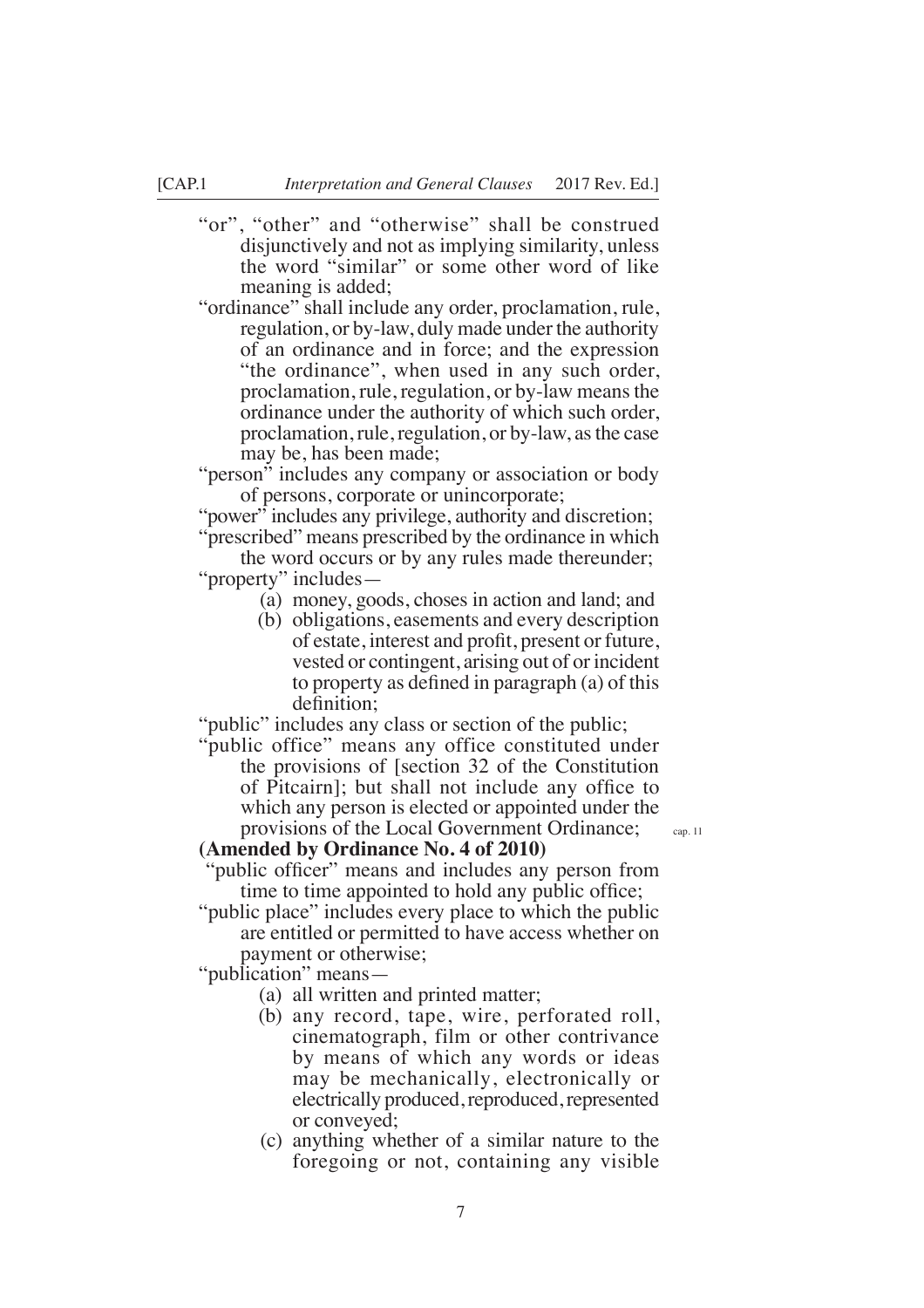representation, or by its form, shape or in any manner, capable of producing, reproducing, representing or conveying words or ideas; and

- (d) every copy and reproduction of any publication as defned in paragraphs (a), (b) and (c) of this defnition;
- "registered" used with reference to a document means registered under the provisions of the law for the time being applicable to the registration of such document;
- "repeal" includes rescind, revoke, cancel or replace with or without amendment;

"rule" includes by-law and regulation;

- "rules of court", when used in relation to any court, means rules made by the authority having for the time being power to make rules or orders regulating the practice and procedure of such court;
- "Secretary of State" means one of Her Majesty's Principal Secretaries of State;
- "sell" includes exchange and barter;
- **[**"Senior Magistrate" means a person appointed as a magistrate of the Magistrate's Court under the provisions of sub-sections (1) and (4) of the Judicature (Courts) Ordinance;]

#### **(Inserted by Ordinance No. 5 of 2005)**

- "ship" includes every description of vessel in navigation not propelled by oars;
- "sign", with its grammatical variations and cognate expressions, with reference to a person who is unable to write his name, includes "mark", with its grammatical variations and cognate expressions;

["spouse"—

- (a) includes a person who is married to a person of the same sex; and
- (b) unless otherwise specifed, includes a person who is a party to a registered civil partnership that is entered into outside of Pitcairn in accordance with the laws of that place;

and "husband" and "wife" have corresponding meanings;]

#### **(Inserted by Ordinance No. 1 of 2015)**

"statutory declaration" if made—

- (a) in the Islands, means a declaration made under the Statutory Declarations Act, 1835 of the Parliament of the United Kingdom;
- (b) in the United Kingdom or any British possession beyond the Islands, means a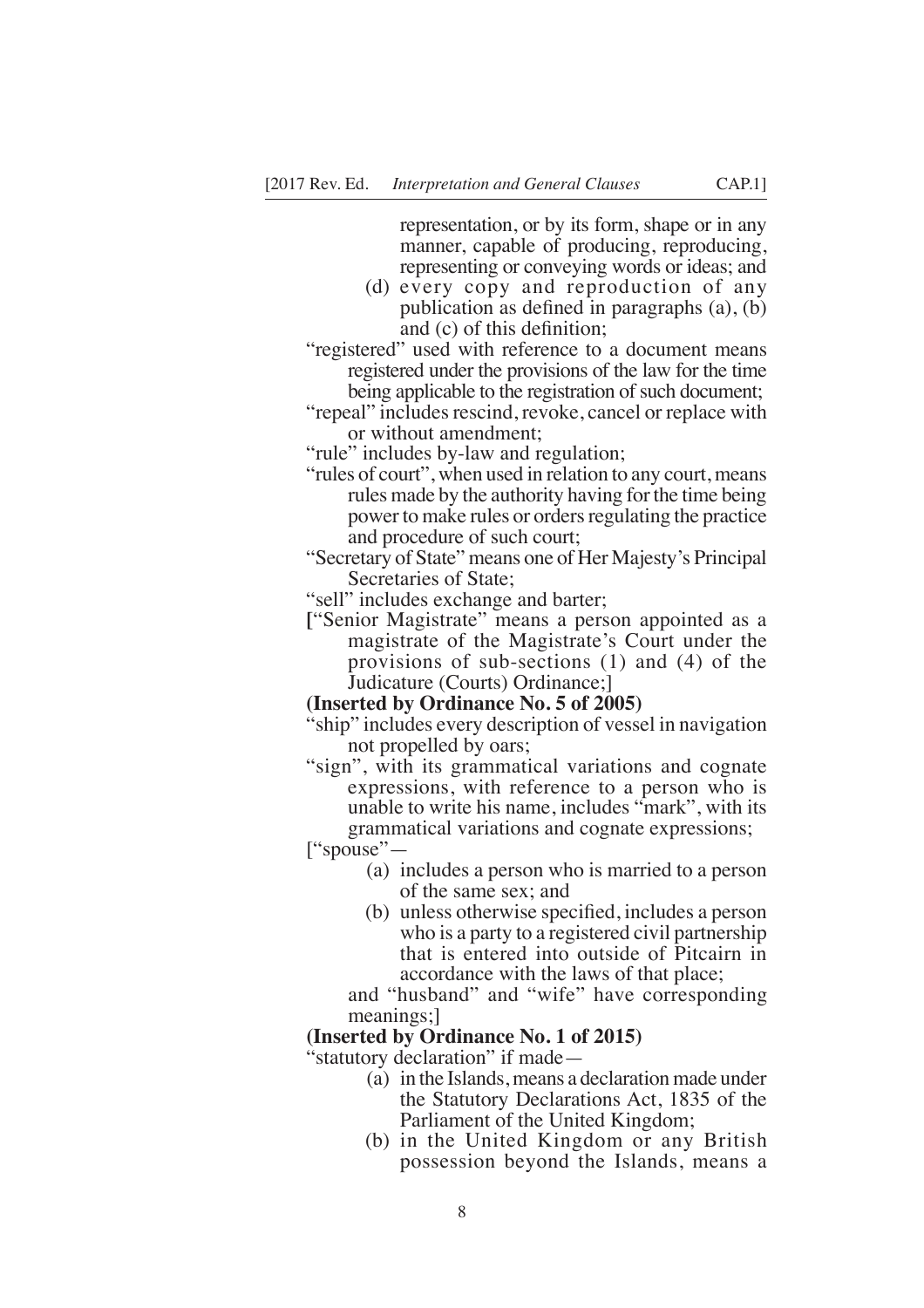declaration made before a justice of the peace, notary public or other person having authority therein under any law for the time being in force to take or receive a declaration;

- (c) in any other place, means a declaration made before a British Consul or vice-consul, or before any person having authority under any Act of Parliament for the time being in force to take or receive a declaration;
- "subsidiary legislation" means any order in council, proclamation, rule, regulation, order, notice, by-law or other instrument made under any ordinance or other lawful authority and having legislative effect;
- "Supreme Court" means the Supreme Court of Pitcairn, Henderson, Ducie and Oeno Islands;

"surname" includes a clan or family name;

- ["territorial waters" means the inland waters of the Islands, together with any part of the sea within 12 nautical miles of the Islands, measured from:
	- (a) in the case of Pitcairn and Henderson Islands, the nearest point of the low water line along the coast; and
	- (b) in the case of Ducie and Oeno Islands the nearest point of the seaward low water line of the reef;]

### **(Repealed and replaced by No. 3 of 2016)**

- "United Kingdom" means Great Britain and Northern Ireland;
- "vessel" includes any ship or boat or any other description of vessel used in navigation;
- "will" includes any testamentary instrument;
- "writing" and expressions referring to writing include printing, photography, lithography, typewriting and any other modes of representing or reproducing words in visible form;
- "year" means a year reckoned according to the British calendar.

(2) Where any ordinance authorizes or requires any document to be served by post, whether or not the expression "serve" is used, then, unless a contrary intention appears, the service shall be deemed to be effected by properly addressing, prepaying and posting, by registered post, a letter containing the document, and, unless the contrary is proved, to have been effected at the time of which the letter would be delivered in the ordinary course of the post.

(3) Words importing the masculine gender include females;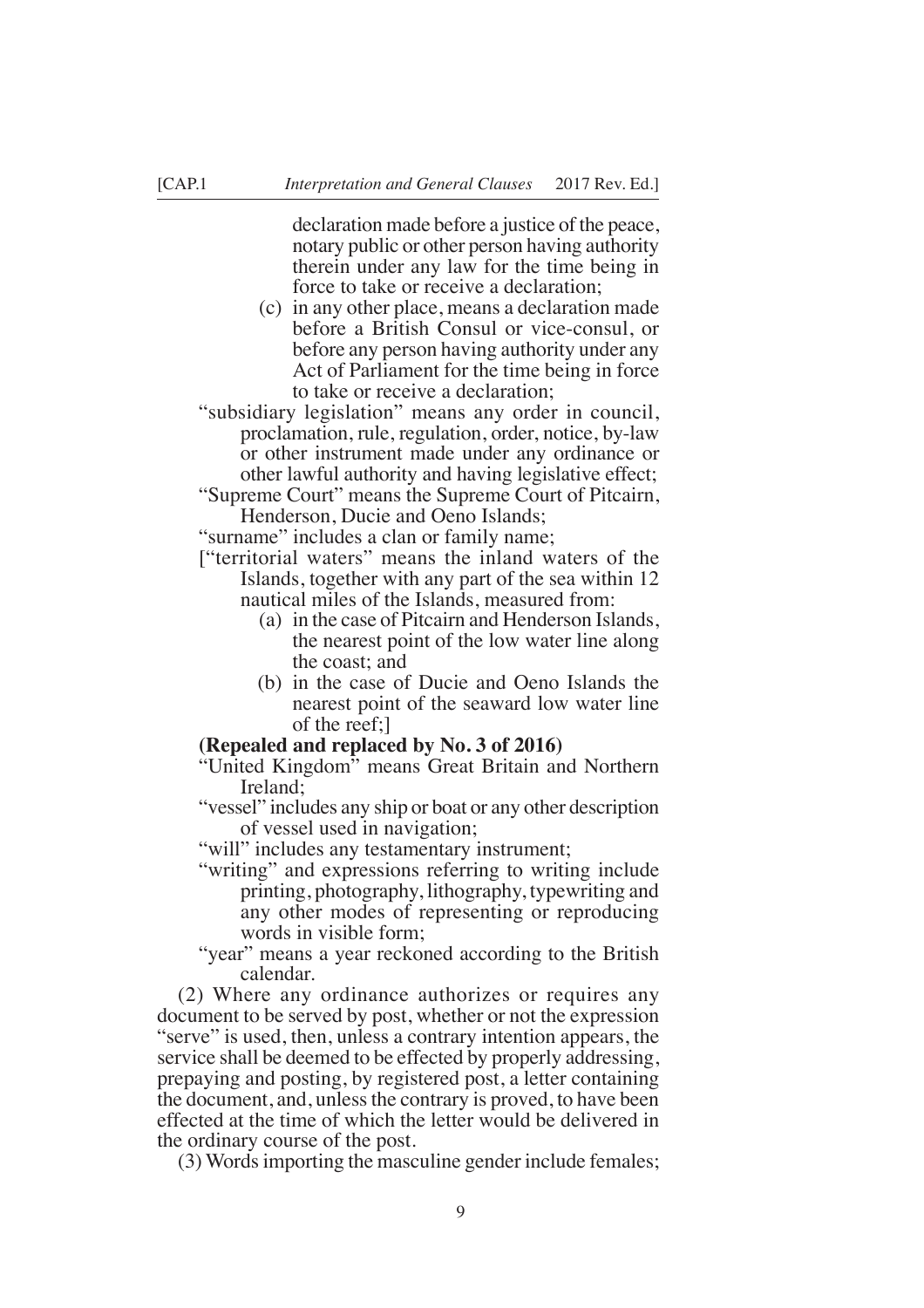words in the singular include the plural and words in the plural include the singular; words includes fgures, symbols and punctuation.

(4) Reference to a child includes an adopted child.

Ordinances to be public ordinances.

Ordinances to be divided into sections without any introductory words.

Mode of citing.

Time when ordinance or subsidiary legislation comes into operation.

Judicial notice of proclamations, rules and orders.

Repealed Ordinances not revived.

Repeal and substitution.

Provisions with respect to amended ordinance and effect of repealing.

**3.** Every ordinance shall be a public ordinance and shall be judicially noticed as such, unless the contrary is expressly provided by the ordinance.

**4.** All ordinances shall be divided into sections, if there be more enactments than one, which sections shall be deemed to be substantive enactments without any introductory words.

**5.** Where any ordinance is referred to, it shall be sufficient for all purposes to cite such ordinance either by the short title, if any, by which it is made citable, or by the year in which it was made and its number among the ordinances of that year, or, in the case of any revised edition of the ordinances issued under any ordinance providing for the issue of a revised edition, by its short title or its number; and the reference may in all cases be made according to the copies of ordinances printed in England or by the Official Printer.

**6.** Where any ordinance, or part of an ordinance, or any subsidiary legislation, came or comes into operation on a particular day, it shall be deemed to have come or shall come into operation immediately on the expiration of the day next preceding such day.

**7.** Judicial notice shall be taken of every proclamation, rule or order by the Governor made or purporting to be made in pursuance of an ordinance or any Act of the Parliament of the United Kingdom.

**8.** Where any ordinance repealing in whole or in part any former ordinance is itself repealed, such last repeal shall not revive the ordinance or provisions before repealed unless words be added reviving such ordinance or provisions.

**9.** Where an ordinance repeals wholly or partially any former enactment and substitutes provisions for the enactment repealed, the repealed enactment shall remain in force until the substituted provisions come into operation.

**10.**—(1) Where in any ordinance a reference is made to another ordinance, such reference shall, except where the context otherwise requires, be deemed to include a reference to such last mentioned ordinance as the same may from time to time be amended.

(2) Where an ordinance repeals and re-enacts, with or without modifcation, any provision of a former ordinance,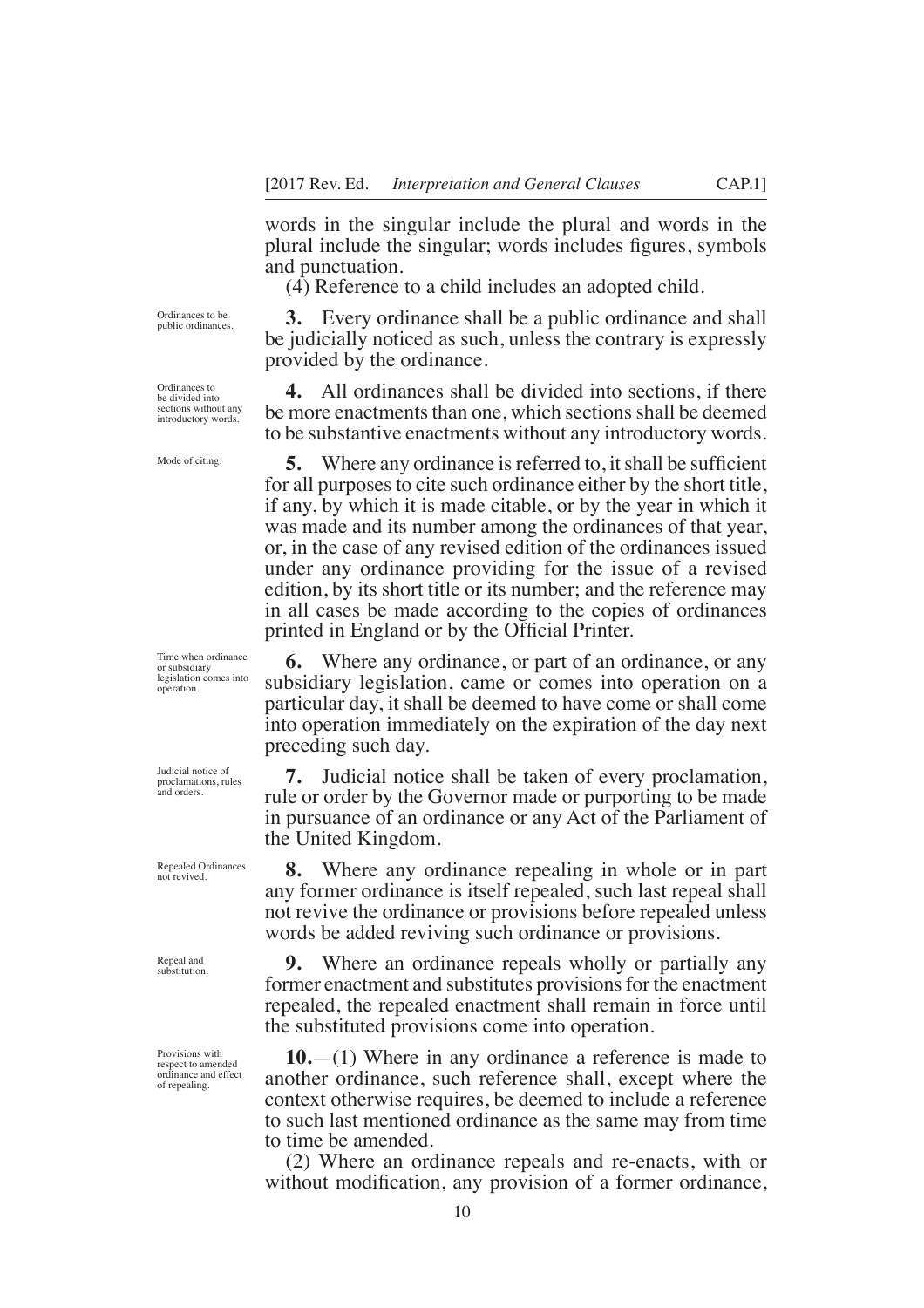references in any other ordinance to the provision so repealed shall, unless the contrary intention appears, be construed as references to the provision so re-enacted.

(3) Where an ordinance repeals any other enactment, then, unless the contrary intention appears, the repeal shall not—

- (a) revive anything not in force or existing at the time at which the repeal takes effect; or
- (b) affect the previous operation of any enactment so repealed or anything duly done or suffered under any enactment so repealed; or
- (c) affect any right, privilege, obligation or liability acquired, accrued or incurred under any enactment so repealed; or
- (d) affect any penalty, forfeiture, or punishment incurred in respect of any offence committed against any enactment so repealed; or
- (e) affect any investigation, legal proceedings, or remedy in respect of any such right, privilege, obligation, liability, penalty, forfeiture or punishment as aforesaid, and any such investigation, legal proceeding, or remedy may be instituted, continued or enforced, and any such penalty, forfeiture or punishment may be imposed, as if the repealing ordinance had not been made.

**11.**—(1) Where one ordinance amends another ordinance, the amending ordinance shall, so far as it is consistent with the tenor thereof, and unless the contrary intention appears, be construed as one with the amended ordinance.

(2) Where rules amend other rules the amending rules shall, so far as is consistent with the tenor thereof, and unless the contrary intention appears, be construed as one with the amended rules.

**12.** Where an ordinance confers power on any authority to make subsidiary legislation the following provisions shall, unless the contrary intention appears, have effect with reference to the making of such subsidiary legislation—

- (a) subsidiary legislation may at any time be amended, varied, rescinded or revoked by the same authority and in the same manner by and in which it was made;
- (b) there may be annexed to the breach of any subsidiary legislation such penalty not exceeding two hundred dollars or such term of imprisonment not exceeding two months, or both, as the authority making the subsidiary legislation may think fit, subject to disallowance by Her Majesty;
- (c) no subsidiary legislation shall be inconsistent with the provisions of any ordinance;

Construction of amending ordinance or rules with amended ordinance or rules.

General provisions with respect to power given to any authority to make subsidiary legislation.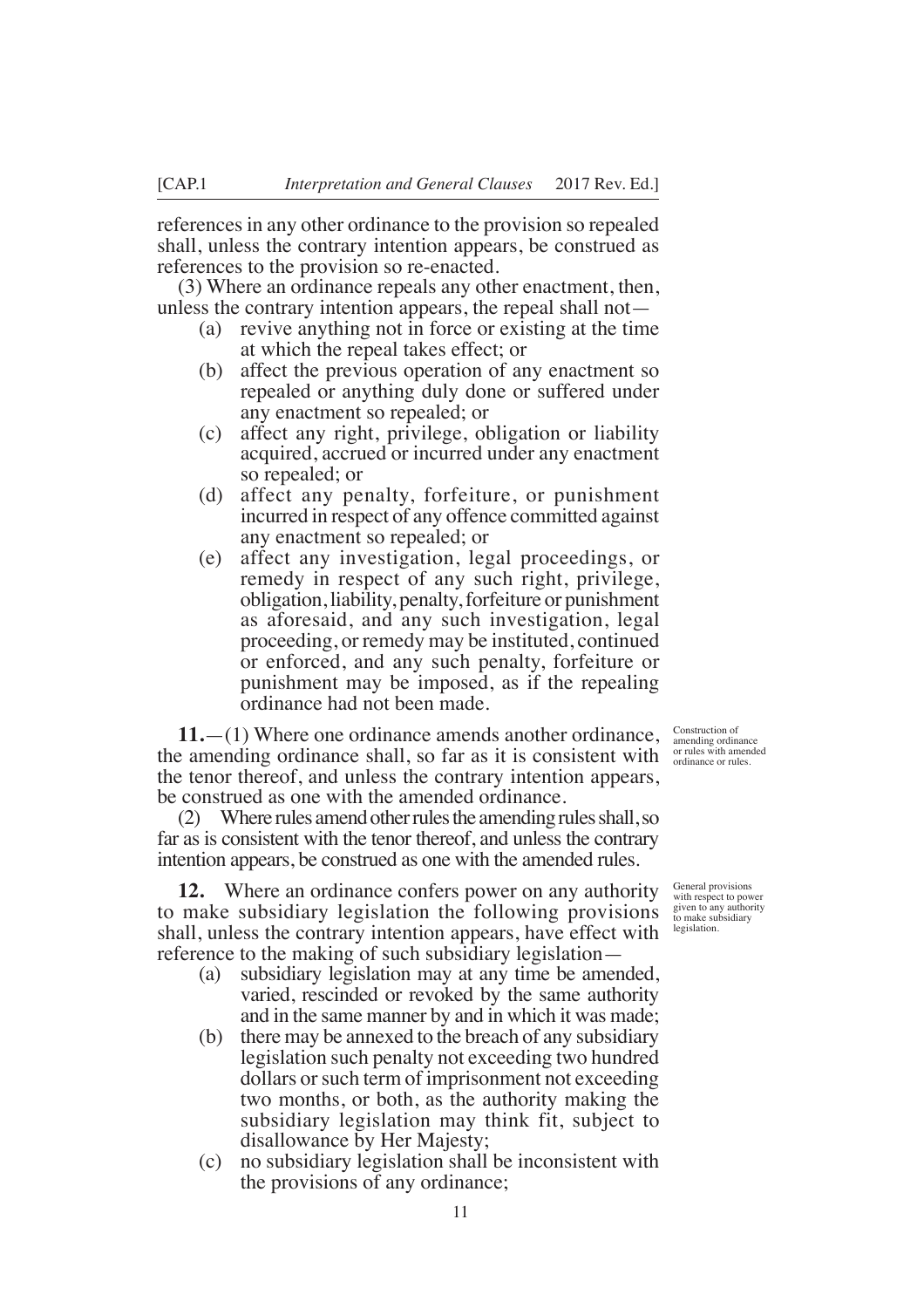- (d) subsidiary legislation shall be published in such manner as the Governor may from time to time direct and shall have the force of law upon such publication thereof or from the date named therein, subject to disallowance by Her Majesty;
- (e) where any ordinance confers power on any authority to make subsidiary legislation for any general purpose, and also for any special purposes incidental thereto, the enumeration of the special purposes shall not be deemed to derogate from the generality of the powers conferred with reference to the general purpose.

**13.** Where any ordinance confers power to make any subsidiary legislation, expressions used in the subsidiary legislation shall, unless the contrary intention appears, have the same respective meanings as in the ordinance conferring the power.

**14.** Where any ordinance or part of an ordinance is repealed, subsidiary legislation issued under or made in virtue thereof shall remain in force so far as it is not inconsistent with the repealing ordinance and, unless the contrary intention appears, until it has been revoked or repealed by subsidiary legislation, issued or made under the provisions of such repealing ordinance.

**15.** An act shall be deemed to be done under any ordinance or by virtue of the powers conferred by any ordinance or in pursuance or execution of the powers of or under the authority of any ordinance, if it is done under or by virtue of or in pursuance of subsidiary legislation made under any power contained in that ordinance.

**16.** Save as is otherwise expressly provided, whenever any form is prescribed, an instrument or document which purports to be in such form, shall not be void by reason of any deviation therefrom which does not affect the substance of such instrument or document, or which is not calculated to mislead.

**17.** Where by or under an ordinance the Governor or any public officer or body is empowered to appoint or name a person to have and exercise any powers or perform any duties, the Governor or such public offcer or body may either appoint a person by name or direct the person for the time being holding any office designated by the Governor, or by such public offcer or body, to have and exercise such powers and perform such duties; and thereupon, or from the

Effect of repeal of ordinance on subsidiary legislation made under it.

Construction of subsidiary legislation.

Acts done under subsidiary legislation to be deemed done under ordinance by which subsidiary legislation authorized.

Deviation from forms.

Appointment of offcers by name or office.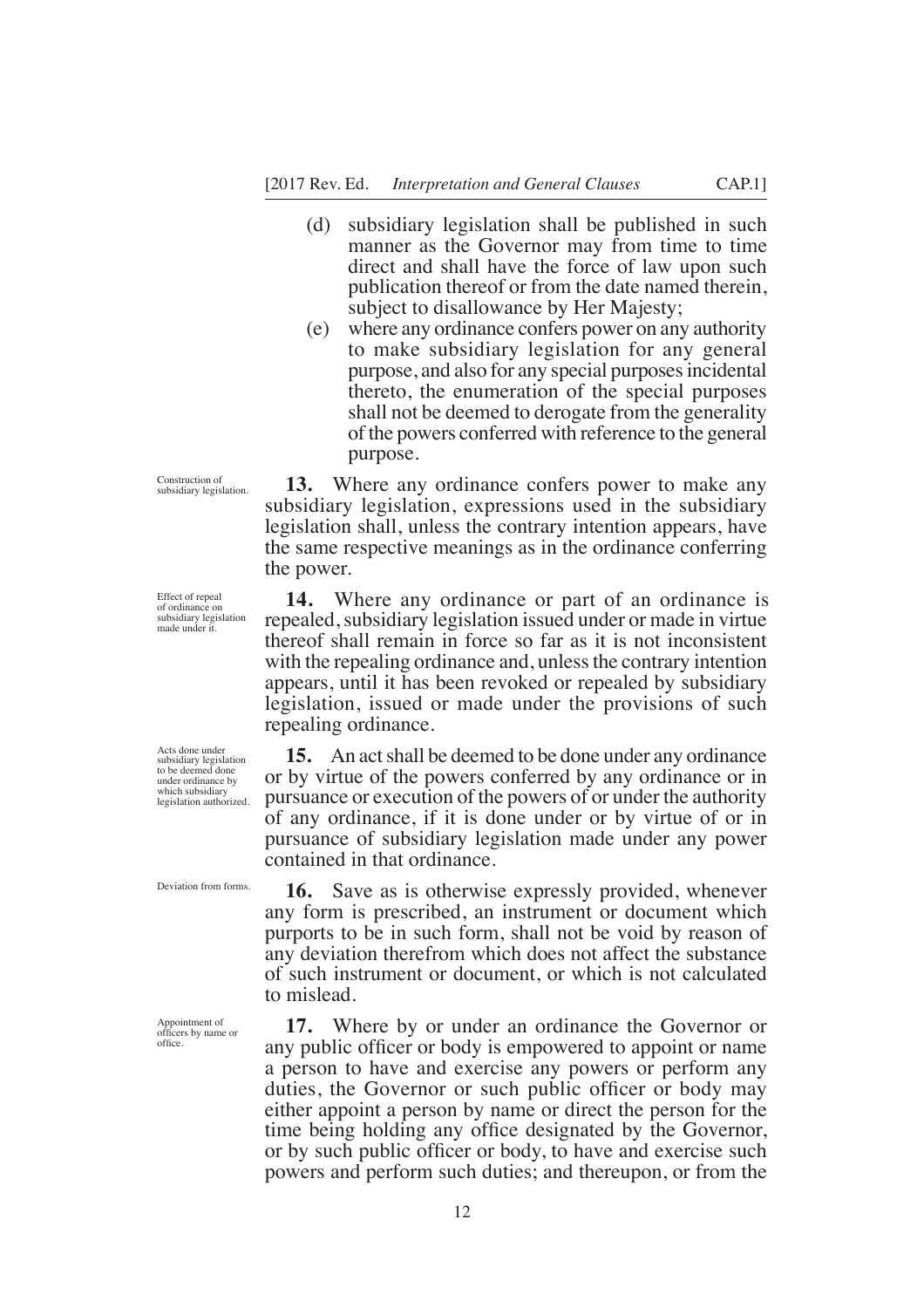date specifed by the Governor or by such public offcer or body, the person appointed by name or the person holding the offce aforesaid shall have and may exercise such powers and perform such duties accordingly.

**18.** Where by or under any ordinance a power to make any appointment is conferred, then, unless the contrary intention appears, the authority having power to make the appointment shall also have power to suspend or dismiss any person appointed by it in exercise of the power.

**19.** Where by or under any ordinance, any powers are conferred or any duties are imposed upon a public officer, the Governor may direct that if during any period owing to absence or inability to act from illness or any other cause such public officer shall be unable to exercise the powers or perform the duties of his or her offce in any place under his or her jurisdiction or control, such powers shall be had and may be exercised and such duties shall be performed in such place by a person named by or by the public officer holding any office designated by the Governor; and thereupon such person or public offcer, during any period as aforesaid, shall have and may exercise the powers and shall perform the duties aforesaid, subject to such conditions, exceptions and qualifcations as the Governor may direct.

**20.**—(1) Where reference is made in any ordinance to any public officer by the term designating his office, such term shall include the officer for the time being executing the duties of such offce or any portion of such duties.

(2) Any civil or criminal proceedings taken by or against any person in virtue of his offce shall not be discontinued or abated by his death, resignation, or absence or removal from office, but may be carried on by or against, as the case may be, the person appointed to perform the duties of the office.

**21.**—( 1) When by any ordinance or subsidiary legislation the Governor is empowered to exercise any powers or perform any duties he may, unless by law expressly prohibited from so doing, depute any person by name or the person for the time being holding the office designated by him to exercise such powers or perform such duties on his behalf subject to such conditions, exceptions and qualifcations as the Governor may prescribe, and thereupon or from the date specifed by the Governor the person so deputed shall have and exercise such powers and perform such duties subject as aforesaid:

Provided that nothing herein contained shall authorize the Governor to depute any person to make rules under the

Power to appoint to include power to suspend or dismiss.

Power of Governor to provide for execution of duties of public offcer during temporary absence or inability.

Official designation to include officer executing duties.

Power of Governor to delegate authority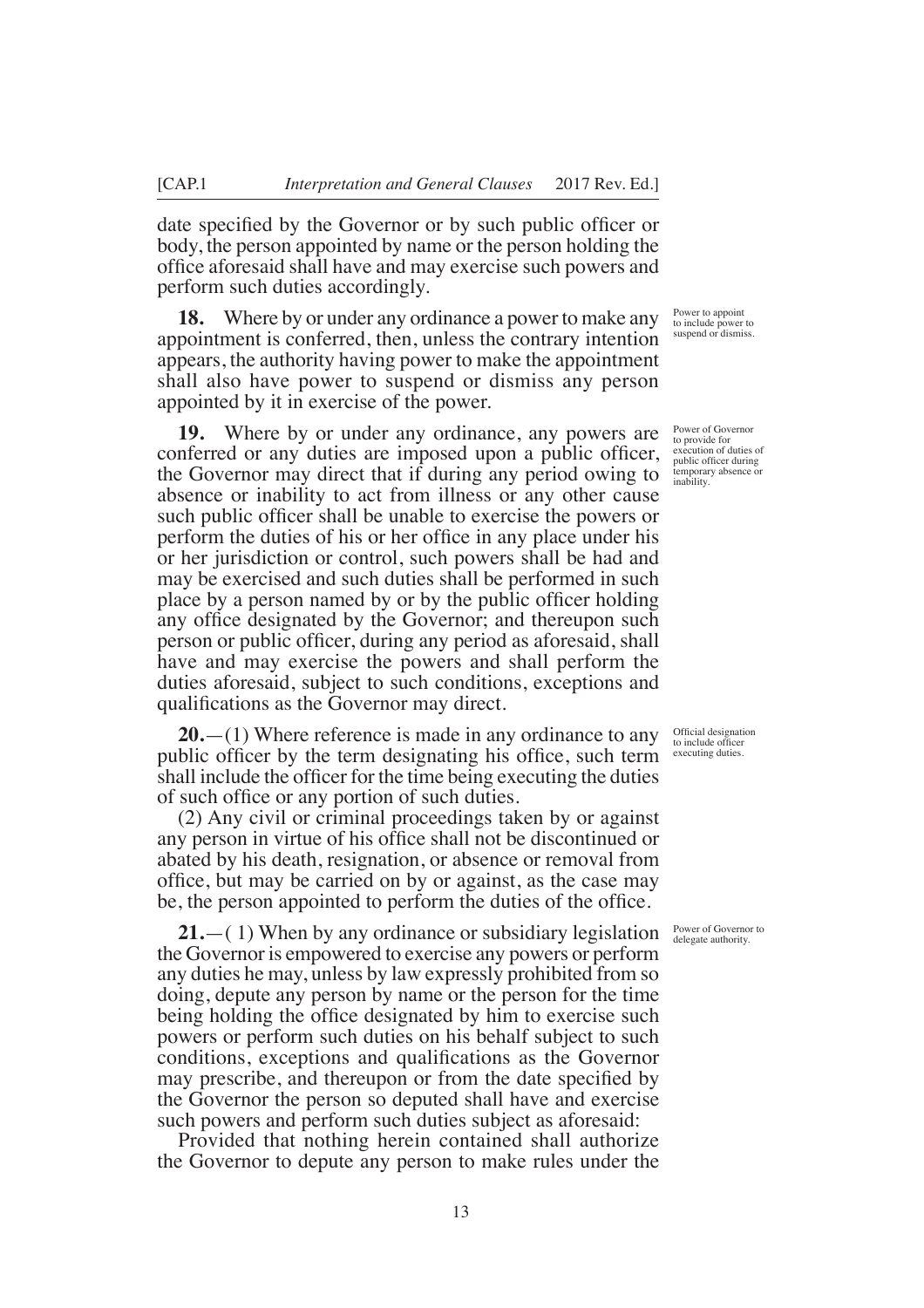power in that behalf conferred upon him by any ordinance or subsidiary legislation.

(2) Any delegation made from time to time under the provisions of the last preceding subsection—

- (a) may be varied or cancelled by the Governor at any time; and
- (b) shall not exclude the exercise of such powers or the performance of such duties by the Governor.

**22.** Where any law confers any power or imposes any duty, then, unless a contrary intention appears, the power may be exercised and the duty shall be performed from time to time as occasion requires.

**23.** Where any ordinance which is not to come into operation immediately on the passing thereof confers power to make rules, regulations, or by-laws, or to issue orders with respect to the application of the ordinance, or for the appointment of any officer, or for the establishment of any offce thereunder, or with respect to the person by whom, or the time when, or the place where, or the manner in which, or the fees for which, anything is to be done under the ordinance, the power may be exercised at any time after the passing of the ordinance, but the rules, regulations or by-laws so made or the orders so issued shall not take effect until the ordinance comes into operation.

Computation of time.

**24.** In computing time for the purposes of any ordinance, unless the contrary intention appears—

- (a) a period of days from the happening of an event or the doing of any act or thing shall be deemed to be exclusive of the day on which the event happens or the act or thing is done;
- (b) if the last day of the period is Saturday or a public holiday (which days are in this section referred to as excluded days) the period shall include the next following day, not being an excluded day;
- (c) where any act or proceeding is directed or allowedto be done or taken on a certain day, then, if that day happens to be an excluded day, the act or proceeding shall be considered as done or taken in due time if it is done or taken on the next day afterwards, not being an excluded day;
- (d) where an act or proceeding is directed or allowed to be done or taken within any time not exceeding six days, excluded days shall not be reckoned in the computation of the time.

Powers to be exercised and duties to be performed from time to time.

Power to make regulations, etc. under ordinance not immediately in force.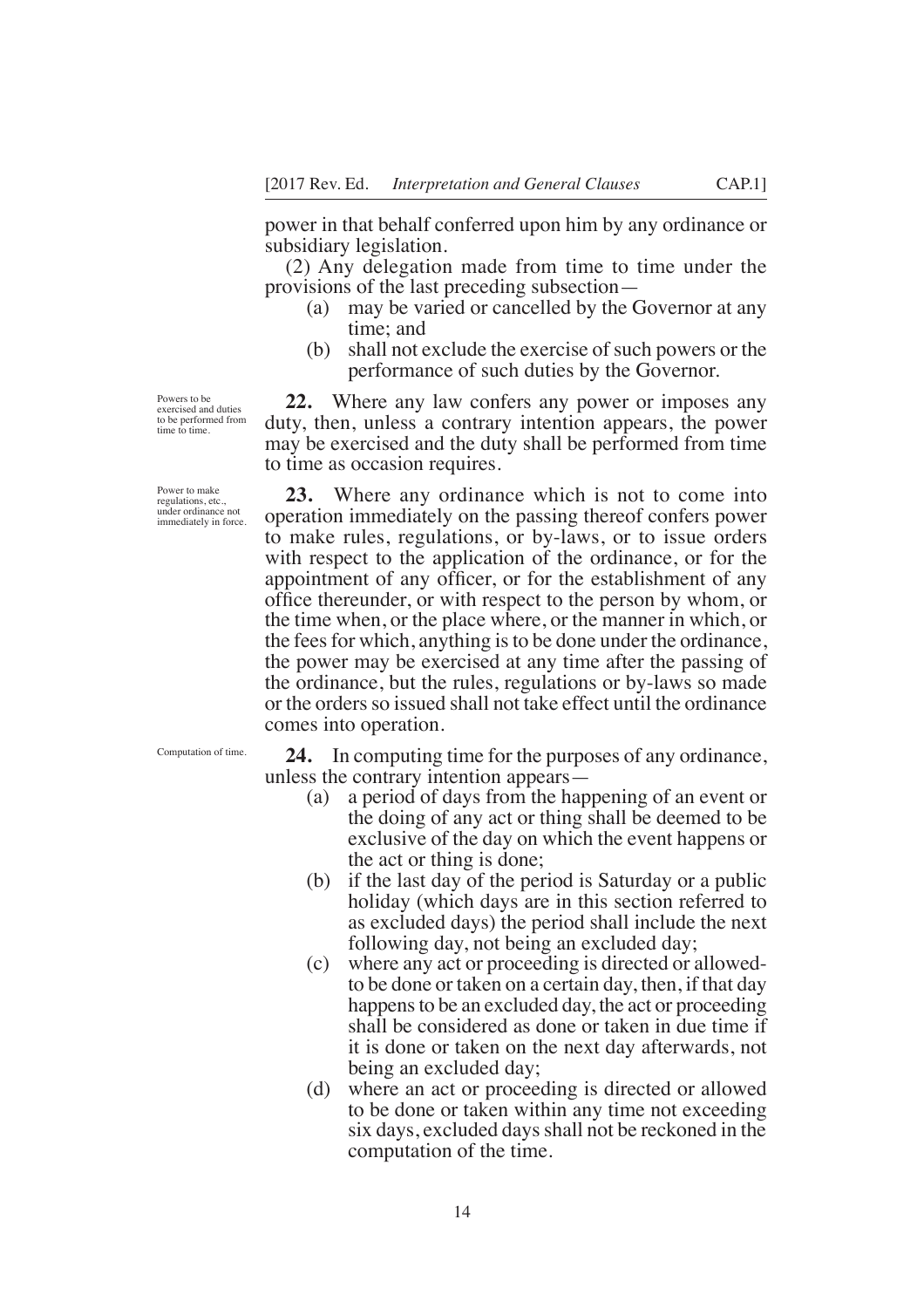**25.** Where any expression of time occurs in any ordinance, deed or other legal instrument, the time referred to shall, unless it is otherwise expressly provided, be held to signify the standard time adopted for the Islands.

**26.** Where no time is prescribed or allowed within which anything shall be done, such thing shall be done with all convenient speed, and as often as the prescribed occasion arises.

**27.** In the measurement of any distance for the purposes of any ordinance, that distance shall, unless the contrary intention appears, be measured in a straight line on a horizontal plane.

**28.** Where by any Order of the Queen in Council or ordinance, any Act of the Parliament of the United Kingdom or the law of any other country is extended or applied to the Islands such Act or law shall be read with such formal alterations as to names, localities, courts, officers, persons, moneys, penalties or otherwise as may be necessary to make the same applicable to the circumstances.

**29.** Where an act or omission constitutes an offence under two or more ordinances, or both under an ordinance and under any other law which applies to the Islands the offender shall, unless the contrary intention appears, be liable to be prosecuted and punished under either or any of those ordinances or under such other law, but shall not be liable to be punished twice for the same offence.

**30.** Save as is otherwise expressly provided by any ordinance, where any act or thing is required to be done by more than two persons, a majority of them may do it.

**31.** In any ordinance, references to the Sovereign reigning at the time of the passing of the ordinance or to the Crown shall, unless the contrary intention appears, be construed as references to the Sovereign for the time being.

**32.**—(1) Where under the provisions of any ordinance any animal or any thing is adjudged by any court or other authority to be forfeited, it shall, unless the contrary is otherwise provided or unless it is expressed by law to be forfeited to any person, be forfeited to the Crown, and the net proceeds thereof, if it is ordered by a competent authority to be sold, shall be paid as the Governor may direct.

**33.** A provision which constitutes an offence shall, unless the contrary intention appears, be deemed to provide also that an attempt to commit such offence shall be an offence against

Provision where no time prescribed.

Time.

Measurement of distances.

Imperial Acts and other applied laws to be read with necessary modifcations.

Provisions as to offences under two or more laws.

Power of majority of more than two persons.

References to Crown.

Disposal of forfeits.

Attempt to commit an offence to be deemed an offence.